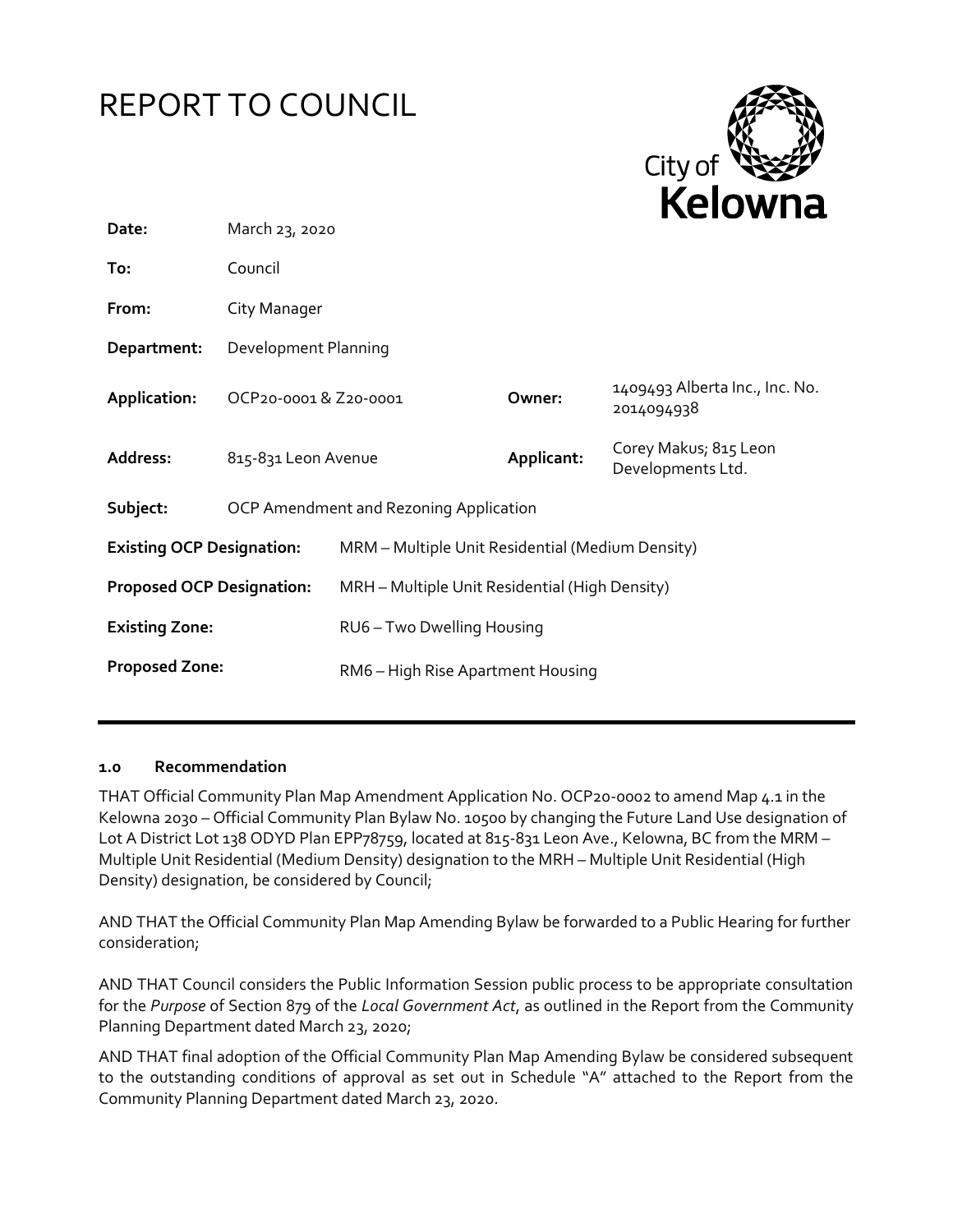AND THAT Rezoning Application No. Z20-0001 to amend the City of Kelowna Zoning Bylaw No. 8000 by changing the zoning classification of Lot A District Lot 138 ODYD Plan EPP78759, located at 815-831 Leon Ave., Kelowna, BC from the RU6 – Two Dwelling Housing zone to the RM6 – High Rise Apartment Housing zone, be considered by Council;

AND THAT the Rezoning Bylaw be forwarded to a Public Hearing for further consideration;

AND THAT final adoption of the Rezoning Bylaw be considered subsequent to the approval of the Ministry of Transportation and Infrastructure;

AND THAT final adoption of the Rezoning Bylaw be considered subsequent to the outstanding conditions of approval as set out in Schedule "A" attached to the Report from the Community Planning Department dated March 23, 2020;

AND THAT final adoption of the Rezoning Bylaw be considered in conjunction with Council's consideration of a Development Permit and Development Variance Permit for the subject property;

AND FURTHER THAT a covenant be placed on Title limiting development to 6 ½ storeys and 24m in height.

## **2.0 Purpose**

To amend the Official Community Plan to change the future land use designation of the subject property from MRM – Multiple Unit Residential Medium Density to MRH – Multiple Unit Residential High Density; and rezone the subject property from the RU2 – Medium Lot Housing zone to the RM6 – High Rise Apartment Housing zone to facilitate the development of a 6 ½ storey rental apartment building.

## **3.0 Development Planning**

Development Planning supports the proposal to change the future land use designation of the subject property to MRH – Multiple Unit Residential High Density and to rezone the property to RM6 – High Rise Apartment Housing to facilitate the development of a 6 ½ storey rental apartment building.

The proposed OCP Amendment and Rezoning are meant to accommodate a 6 ½ storey rental apartment building with a floor area ratio (FAR) of 1.64. The maximum FAR achievable under the RM5 zone, consistent with the property's existing MRM future land use designation, is 1.4. Thus the proposed development requires both a rezoning to RM6 and an OCP Amendment to MRH.

Despite the fact that the proposed development exceeds the FAR permitted in the RM5 zone, the size and scale of the proposed development reflects that of a mid-rise apartment building, which the future land use designation of MRM is meant to accommodate. Accordingly, the massing of the proposed development is generally consistent with the massing of newer developments in the area. In addition, the development is near the City Centre Urban Centre, as well as the Ethel St. multi-use pathway and is therefore in an area of the city where development of this size and scale is desirable.

The maximum height allowance under the RM6 zone is 55m or 16.0 storeys. However, Staff wish to limit the height of development in this area to mid-rise buildings, as is the intention of the MRM designation; and therefore, Staff are requesting a covenant be placed on Title limiting height to 6 ½ storeys and 24m.

## **4.0 Proposal**

4.1 Background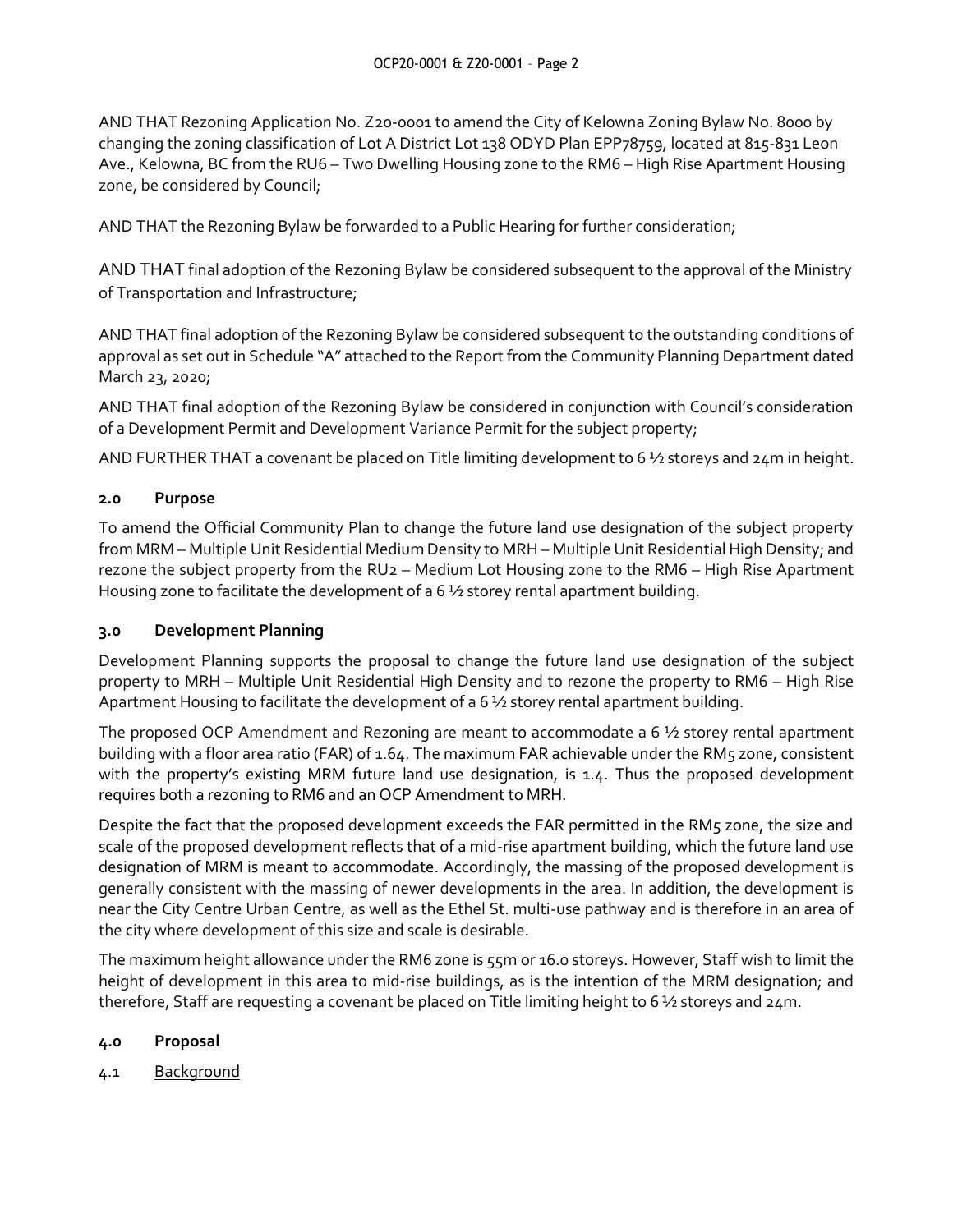In 2015 a similar application came forward to change the future land use designation of the subject property to MRH and rezone to RM6 (OCP15-0010 & Z15-0027). Both the rezoning and OCP Amendment passed  $2^{nd}$ and 3<sup>rd</sup> Reading by Council on February 21, 2017; However, the associated development was never achieved. A new applicant has now come forward proposing the same future land use designation and zone, but with a new development proposal.

# 4.2 Project Description

The applicant proposes to change the future land use designation and rezone the subject property to facilitate the development of a 6 ½ storey rental apartment building. The proposed development has a FAR of 1.64 which exceeds that of the RM5 zone, which is supported by the existing future land use designation of MRM – Multiple Unit Residential Medium Density. Therefore, both a rezoning (to RM6) and an amendment to the future land use designation (to MRH) are required.

Staff are tracking three variances related to the proposed development, and these variances will be evaluated and formally considered at Development Permit stage, should the zoning and OCP Amendment be approved by Council.

# 4.3 Site Context

The subject property is located on Leon Ave. between Richter St. and Ethel St. and is 200m east of the City Centre Urban Centre. As the property is in close proximity to the City Centre Urban Centre, the site is within walking distance of a wide range of amenities and destinations, including retail and dining opportunities; employment opportunities; and cultural and recreational facilities. In addition, the lot is within 150m of the Ethel St. multi-use pathway. Related to these points, the lot has a walkscore of 74, where "most errands can be accomplished on foot"; and a bikescore of 96, where "daily errands can be accomplished on a bike"

Specifically, adjacent land uses are as follows:

| <b>Orientation</b> | Zoning                                | <b>Land Use</b>                         |
|--------------------|---------------------------------------|-----------------------------------------|
| North              | RU6 - Two Dwelling Housing            | <b>Single Family Housing</b>            |
| East               | RM6 – High Rise Apartment Housing     | Seniors Independent and Assisted Living |
| South              | RU6 - Two Dwelling Housing            | Stacked Row Housing                     |
| West               | RM5 - Medium Density Multiple Housing | Apartment Housing                       |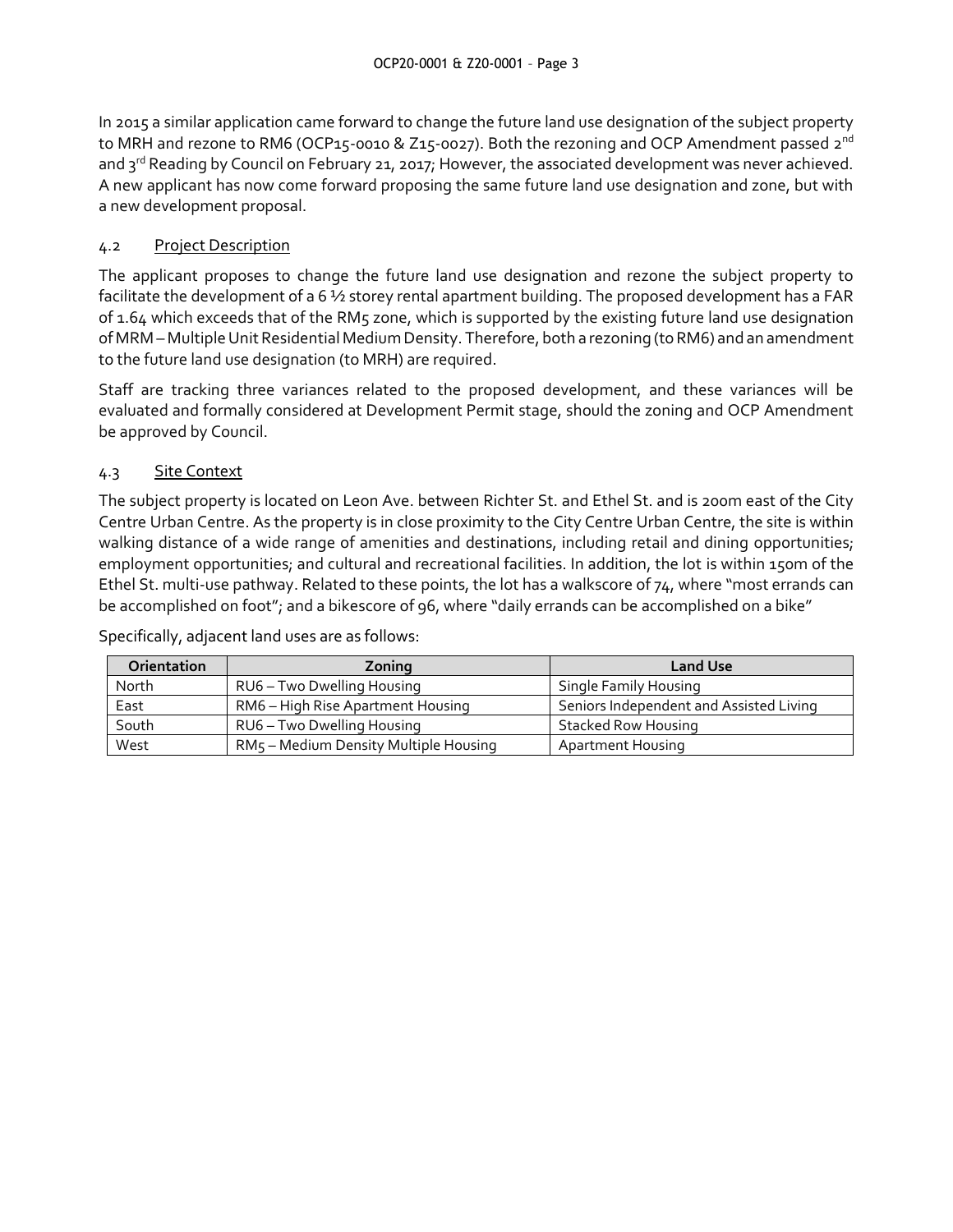

**Subject Property Map:** 815 Leon Ave.

## **5.0 Current Development Policies**

#### 5.1 Kelowna Official Community Plan (OCP)

Chapter 1: Introduction

*Goals for a Sustainable Future:*

Contain Urban Growth – Reduce greenfield urban sprawl and focus growth in compact, connected and mixed-use (residential and commercial) urban and village centres.

Chapter 5: Development Process

## *Objective 5.3 Focus development to designated growth areas*

5.2 *Policy .2 Compact Urban Form.* Develop a compact urban form that maximizes the use of existing infrastructure and contributes to energy efficient settlement patterns. This will be done by increasing densities (approximately 75 – 100 people and/or jobs per ha located within a 400m walking distance of transit stops is required to support the level of transit service) through development, conversion, and redevelopment within Urban Centres (see Map 5.3) in particular and existing areas as per the provisions of the Generalized Future Land Use Map 4.1.